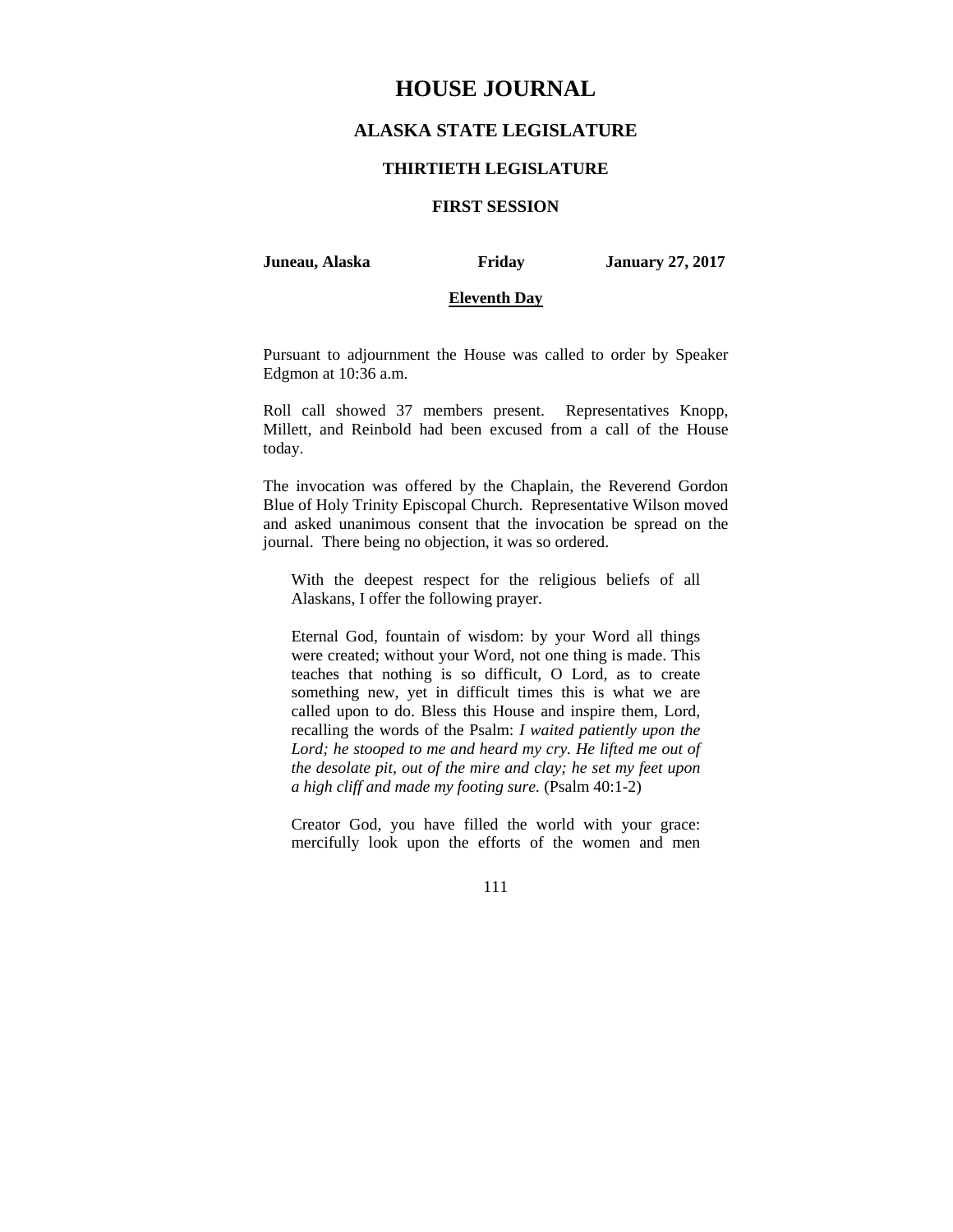working here and guide them. Refresh them with the beauty of your creation, fill their hearts with gladness in their work together, make of them a blessing of the people, and a gift to the future generations of Alaskans. Amen.

The Pledge of Allegiance was led by Representative Fansler.

## **CERTIFICATION OF THE JOURNAL**

Representative Tuck moved and asked unanimous consent that the journal for the ninth and tenth legislative days be approved as certified by the Chief Clerk. There being no objection, it was so ordered.

## **MESSAGES FROM THE SENATE**

A message dated January 25 was read stating the Senate accepted the invitation to meet in joint session in the House Chamber at 11:00 a.m., February 8 to hear the State of the Judiciary Address by Chief Justice Craig Stowers.

A message dated January 25 was read stating the Senate accepted the invitation to meet in joint session in the House Chamber at 11:00 a.m., February 22 to hear an address by the Honorable Lisa Murkowski, U.S. Senator.

A message dated January 25 was read stating the Senate accepted the invitation to meet in joint session in the House Chamber at 11:00 a.m., February 24 to hear an address by the Honorable Dan Sullivan, U.S. Senator.

#### **COMMUNICATIONS**

The following were received:

Dept. of Administration Monetary Terms of Agreement between the State and the Alaska Public Employees Association-Supervisory Unit January 17, 2017 (as required by AS 23.40.215)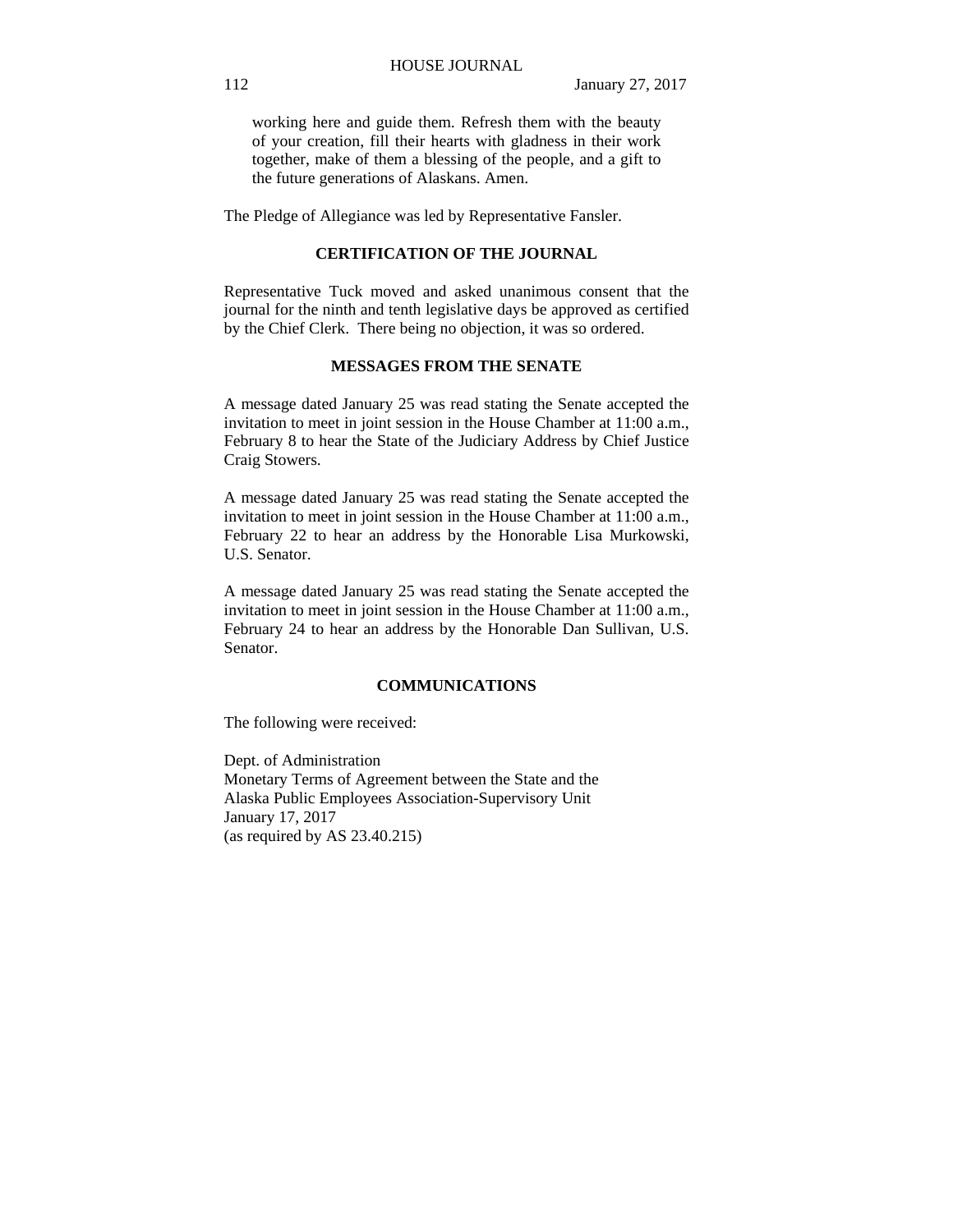The Speaker referred the monetary terms to the Finance Committee.

A letter dated January 19 was received from Craig Stowers, Chief Justice of the Alaska Supreme Court, stating that he nominated the following public member to serve on the Select Committee on Legislative Ethics pursuant to AS 24.60.130:

Joyce M. Anderson

The Speaker referred the appointment to the Judiciary Committee.

Local Boundary Commission Statement of Decision on Reconsideration City of Manokotak Received January 25, 2017 (pursuant to art. X, sec. 12, Constitution of the State of Alaska)

The Speaker referred the Statement of Decision on Reconsideration to the Community & Regional Affairs Committee, and it will be published in Senate and House Joint Journal Supplement No. 2.

Alaska Court System Annual Report FY 16 (as required by AS 22.20.310)

Dept. of Health & Social Services Feasibility Study for the Privatization of Alaska Juvenile Justice Facilities January 2017 (as required by Chapter No. 25, SLA 16)

Dept. of Health & Social Services Feasibility Study of the Privatization of the Alaska Psychiatric Institute Final Report January 25, 2017 (as required by Chapter No. 25, SLA 16)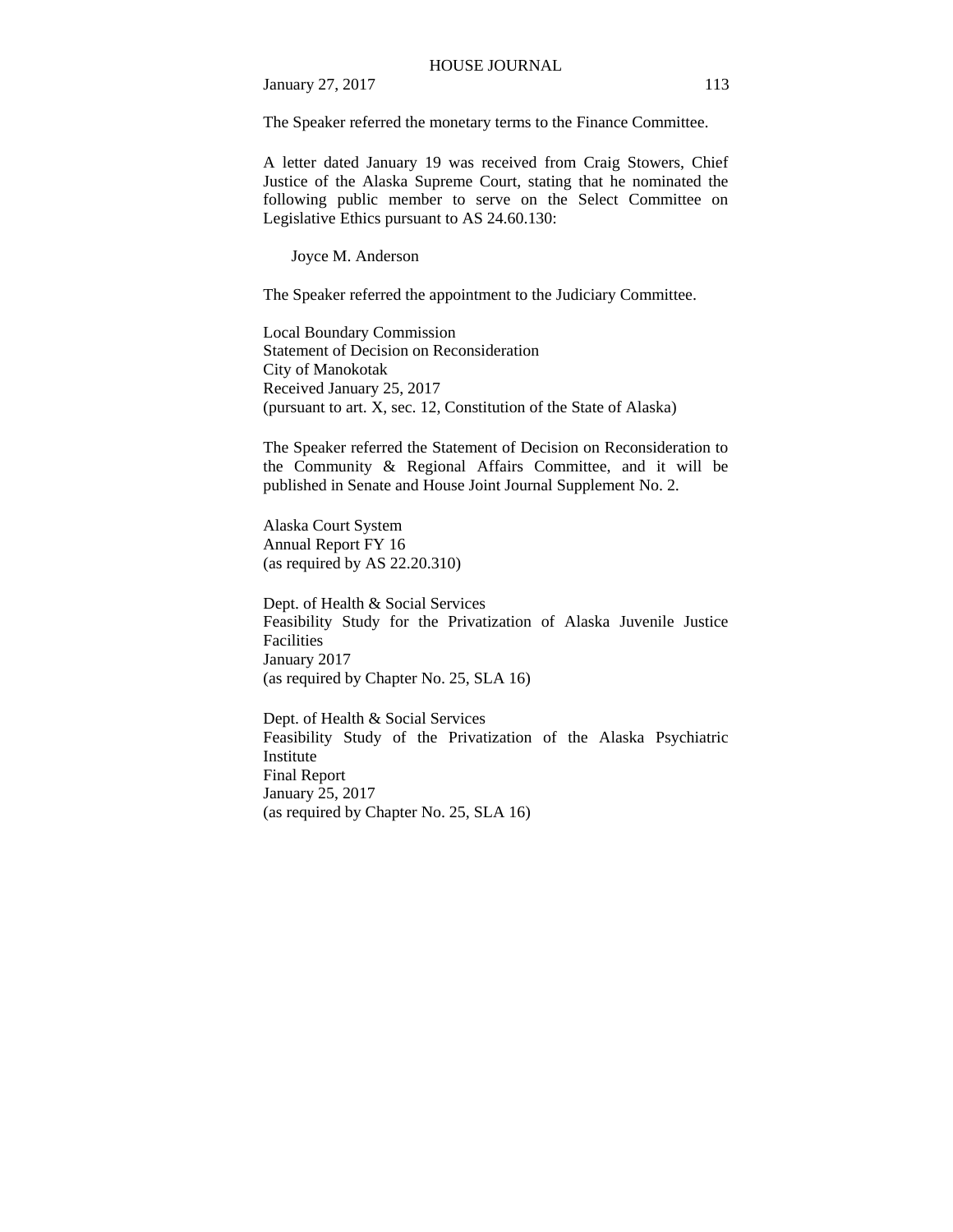Dept. of Health & Social Services Alaska Pioneer Home Pharmacy Privatization Feasibility Study January 26, 2017 (as required by Chapter No. 25, SLA 16)

Dept. of Labor & Workforce Development Technical and Vocational Education Program Report State Fiscal Year 2016 http://labor.alaska.gov/awib/2016\_TVEP\_Report.pdf (as required by AS 23.15.835)

Dept. of Transportation & Public Facilities Alaska Marine Highway Fund Annual Financial Report FY 2016 (as required by AS 19.65.070)

## **REPORTS OF STANDING COMMITTEES**

#### **HB 16**

The State Affairs Committee considered:

HOUSE BILL NO. 16

"An Act relating to training regarding disabilities for police officers, probation officers, parole officers, correctional officers, and village public safety officers; relating to guidelines for drivers when encountering or being stopped by a peace officer; relating to driver's license examinations; and relating to a voluntary disability designation on a state identification card and a driver's license."

The report was signed by Representative Kreiss-Tomkins, Chair, with the following individual recommendations:

Do pass (7): Johnson, Wool, LeDoux, Knopp, Birch, Tuck, Kreiss-Tomkins

The following fiscal note(s) apply:

- 1. Zero, Dept. of Administration
- 2. Zero, Dept. of Corrections
- 3. Zero, Dept. of Public Safety

HB 16 was referred to the Finance Committee.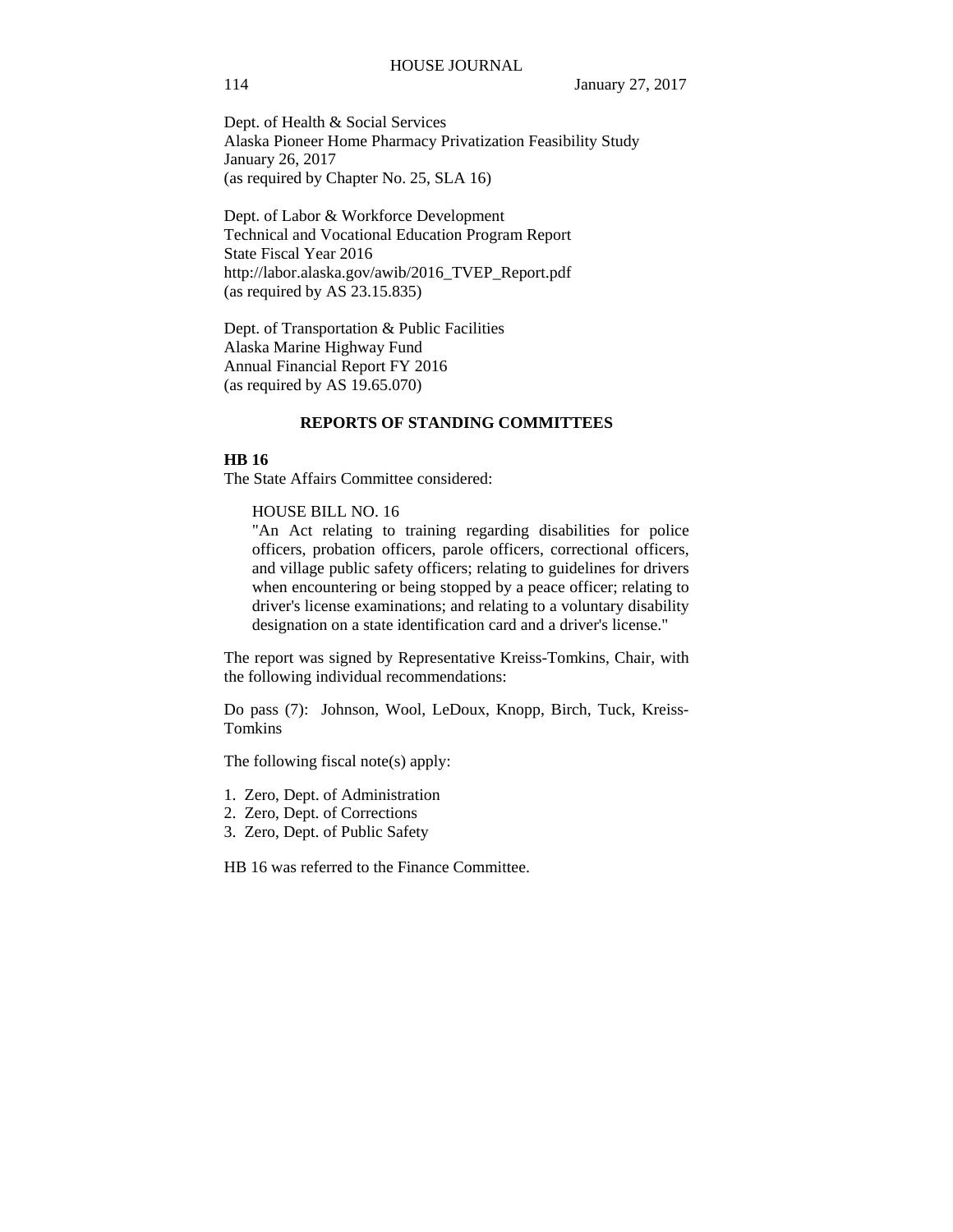## **REPORTS OF SPECIAL COMMITTEES**

### **HJR 5**

The House Special Committee on Arctic Policy, Economic Development, & Tourism considered:

#### HOUSE JOINT RESOLUTION NO. 5

Urging the United States Congress to pass legislation to open the coastal plain of the Arctic National Wildlife Refuge to oil and gas development; urging the United States Department of the Interior to recognize the private property rights of owners of land in and adjacent to the Arctic National Wildlife Refuge; relating to oil and gas exploration, development, production, and royalties; and relating to renewable and alternative energy technologies.

and recommends it be replaced with:

CS FOR HOUSE JOINT RESOLUTION NO. 5(AET) (same title)

The report was signed by Representative Westlake, Chair, with the following individual recommendations:

Do pass (4): Tuck, Josephson, Talerico, Westlake

The following fiscal note(s) apply to CSHJR 5(AET):

1. Zero, Legislative Agency

HJR 5 was referred to the Resources Committee.

## **INTRODUCTION OF CITATIONS**

The following citations were introduced and referred to the Rules Committee for placement on the calendar:

Honoring - Roger McKinnon By Representatives Thompson, Wool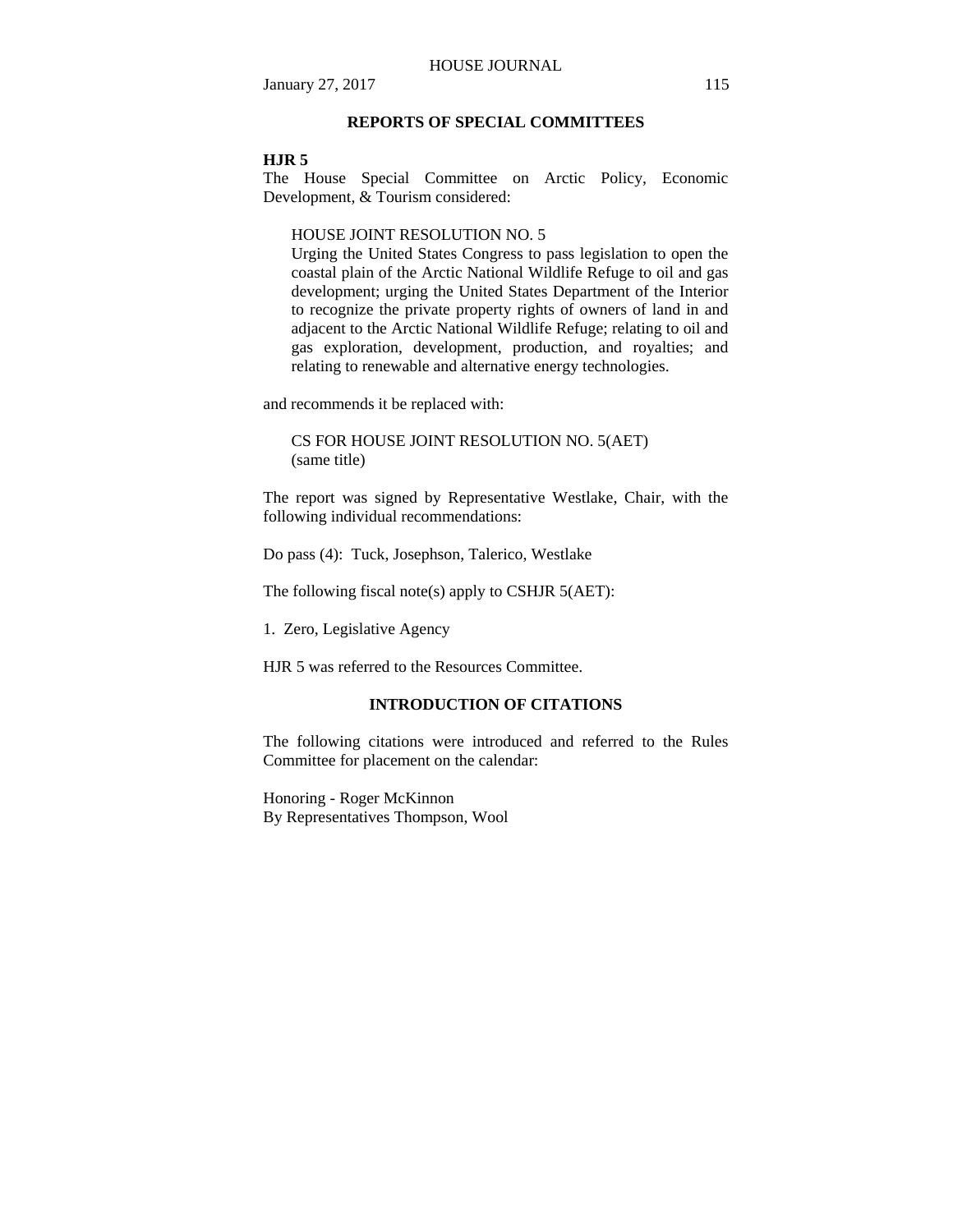Honoring - 2016 Kodiak High School Boys Swim Team By Senator Stevens; Representative Stutes

Honoring - Kodiak High School Boys Track Team, 2016 Alaska State Champions By Senator Stevens; Representative Stutes

In Memoriam - Shirley M. Berns By Senator Stevens; Representative Stutes

In Memoriam - Melvin Ray Chya By Senator Stevens; Representative Stutes

In Memoriam - William Arnold Tingley By Senators Stevens, Micciche

## **INTRODUCTION, FIRST READING, AND REFERENCE OF HOUSE RESOLUTIONS**

## **HJR 8**

HOUSE JOINT RESOLUTION NO. 8 by Representatives Foster and Fansler:

Urging the Alaska Congressional delegation to introduce bills to provide for the exemption of legally acquired walrus, mammoth, and mastodon ivory from laws that ban the sale, use, and possession of ivory.

was read the first time and referred to the Community & Regional Affairs and Judiciary Committees.

## **INTRODUCTION, FIRST READING, AND REFERENCE OF HOUSE BILLS**

## **HB 83**

HOUSE BILL NO. 83 by Representatives Kito, Tarr, and Tuck, entitled:

"An Act relating to new defined benefit tiers in the public employees' retirement system and the teachers' retirement system;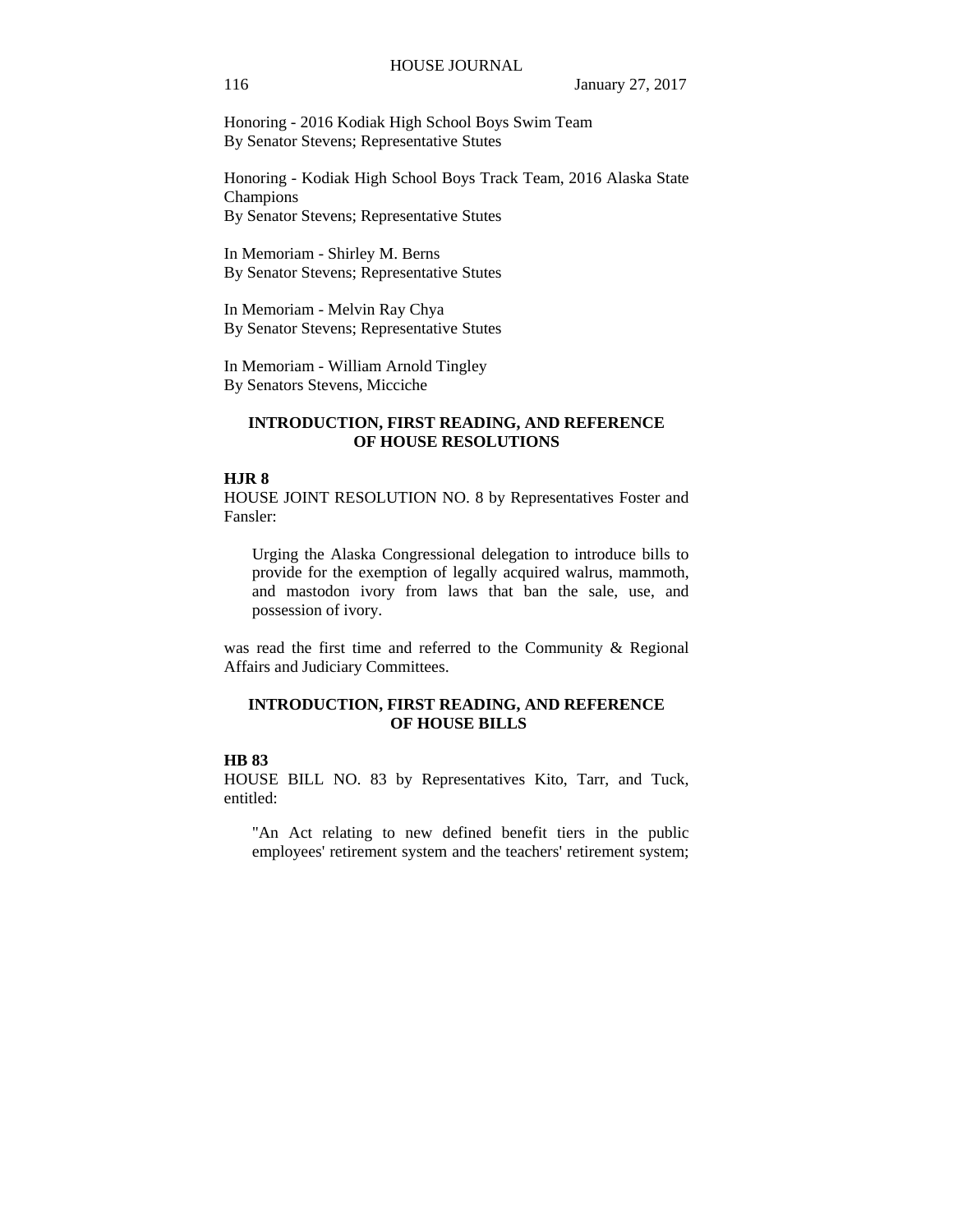providing certain employees an opportunity to choose between the defined benefit and defined contribution plans of the public employees' retirement system and the teachers' retirement system; and providing for an effective date."

was read the first time and referred to the Labor & Commerce, State Affairs, and Finance Committees.

#### **HB 84**

HOUSE BILL NO. 84 by Representative Kreiss-Tomkins, entitled:

"An Act relating to a municipal property tax exemption."

was read the first time and referred to the Community & Regional Affairs Committee.

#### **HB 85**

HOUSE BILL NO. 85 by Representative Kreiss-Tomkins, entitled:

"An Act relating to the general grant land entitlement for the Petersburg Borough; and providing for an effective date."

was read the first time and referred to the Community & Regional Affairs and Finance Committees.

### **HB 86**

HOUSE BILL NO. 86 by Representative Claman, entitled:

"An Act relating to nonrenewal of occupational licenses for default on a student loan."

was read the first time and referred to the Education and Labor & Commerce Committees.

## **UNFINISHED BUSINESS**

## **HB 51**

Representative Stutes moved and asked unanimous consent to be removed as prime sponsor and add the House Transportation Committee as prime sponsor to the following: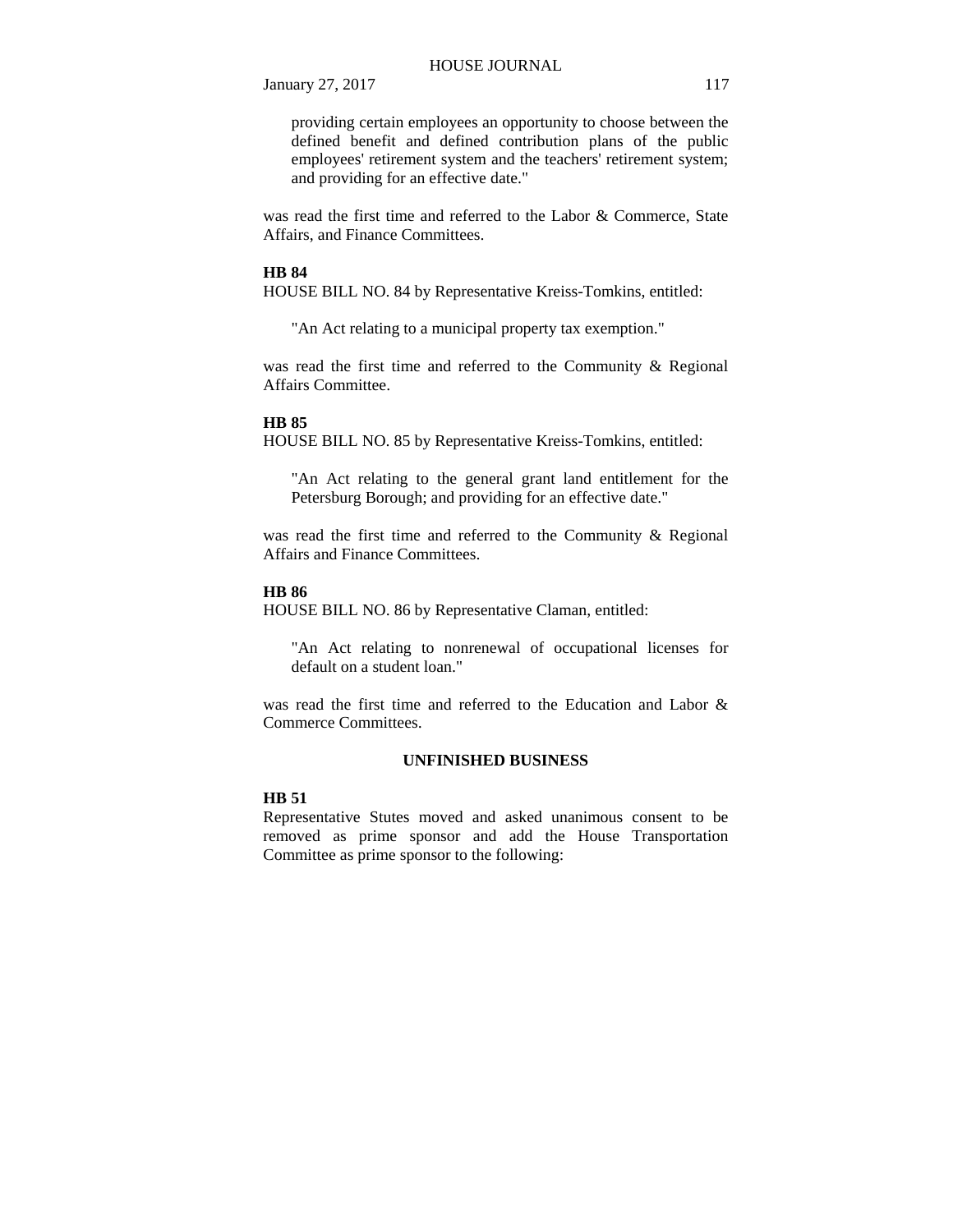HOUSE BILL NO. 51

"An Act relating to the regulation of wastewater discharge from small commercial passenger vessels in state waters; and providing for an effective date."

There being no objection, it was so ordered. HB 51 was reprinted today.

Representative Tuck moved and asked unanimous consent that the following members be excused from a call of the House. There being no objection, the members were excused as noted:

Representative Neuman – from 1:00 p.m., today to 10:00 a.m., January 31

Representative Ortiz – from 6:00 a.m., January 28 to 10:00 p.m., January 29

Representative Spohnholz – from 6:30 p.m., today to 10:00 p.m., January 29

## **HB 5**

Representative Westlake added as a cosponsor to:

SPONSOR SUBSTITUTE FOR HOUSE BILL NO. 5

"An Act relating to payment of health benefit premiums for a surviving spouse and dependent child of certain peace officers and firefighters who die in the line of duty; and providing for an effective date."

## **HB 16**

Representatives Ortiz, Rauscher, Kawasaki, Sullivan-Leonard, and Chenault added as cosponsors to:

#### HOUSE BILL NO. 16

"An Act relating to training regarding disabilities for police officers, probation officers, parole officers, correctional officers, and village public safety officers; relating to guidelines for drivers when encountering or being stopped by a peace officer; relating to driver's license examinations; and relating to a voluntary disability designation on a state identification card and a driver's license."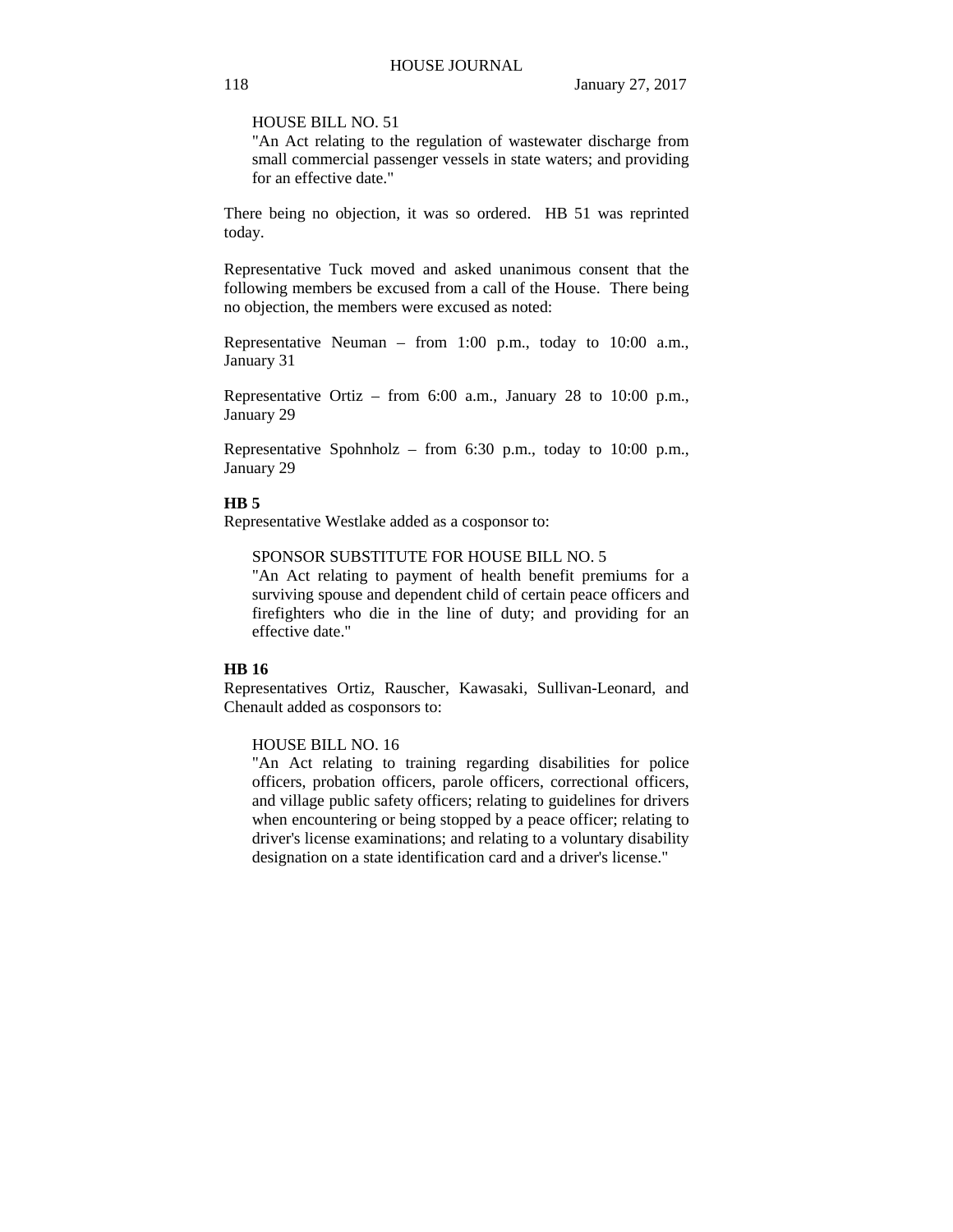### **HB 23**

Representative Westlake added as a cosponsor to:

## HOUSE BILL NO. 23

"An Act relating to major medical insurance coverage under the Public Employees' Retirement System of Alaska for certain surviving spouses and dependent children of peace officers and firefighters; and providing for an effective date."

## **HB 37**

Representative Guttenberg added as a cosponsor to:

### HOUSE BILL NO. 37

"An Act relating to accrual of service in the Public Employees' Retirement System of Alaska by a peace officer or firefighter while the peace officer or firefighter is unable to work and is receiving workers' compensation benefits; and requiring the state to make certain contributions under the defined contribution retirement plan of the Public Employees' Retirement System of Alaska for a peace officer or firefighter who is unable to work and is receiving workers' compensation benefits."

#### **HB 44**

Representative Ortiz added as a cosponsor to:

#### SPONSOR SUBSTITUTE FOR HOUSE BILL NO. 44

"An Act requiring a legislator to abstain from taking or withholding official action or exerting official influence that could benefit or harm an immediate family member or certain employers; requiring a legislator to request to be excused from voting in an instance where the legislator may have a financial conflict of interest; and providing for an effective date."

#### **HB 51**

Representative Ortiz added as a cosponsor on January 25 to:

## HOUSE BILL NO. 51

"An Act relating to the regulation of wastewater discharge from small commercial passenger vessels in state waters; and providing for an effective date."